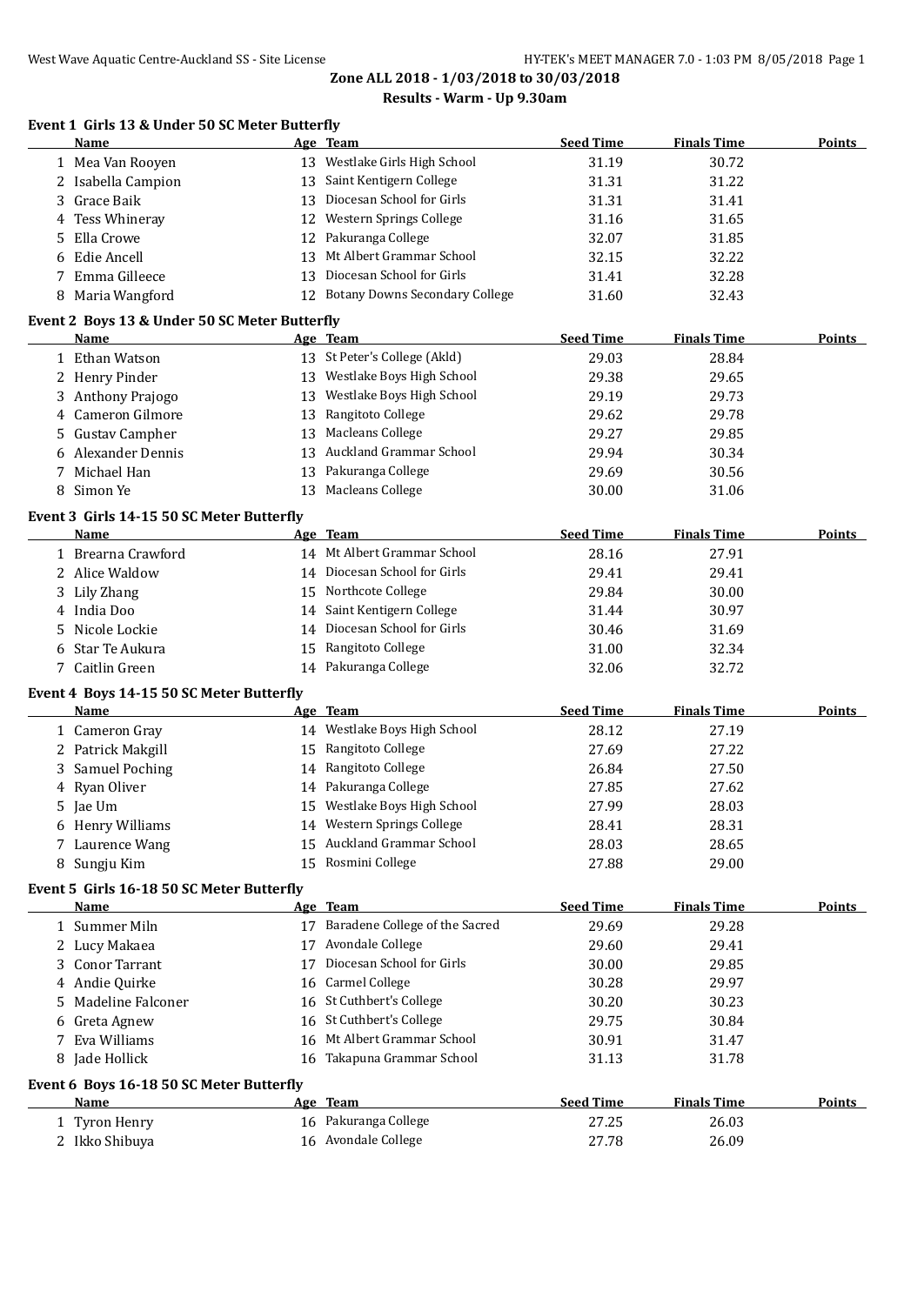## **(Event 6 Boys 16-18 50 SC Meter Butterfly)**

|     | vent o boys to to so so meter butterity<br>Name    |    | Age Team                                        | <b>Seed Time</b> | <b>Finals Time</b> | <b>Points</b> |
|-----|----------------------------------------------------|----|-------------------------------------------------|------------------|--------------------|---------------|
|     | 3 Matthew Holder                                   |    | 16 Westlake Boys High School                    | 27.03            | 26.84              |               |
|     | 4 Adrian Chong                                     |    | 17 Macleans College                             | 26.81            | 27.15              |               |
|     | 5 Joshua Lee                                       |    | 17 Westlake Boys High School                    | 27.13            | 27.28              |               |
|     | 6 Tiernan Keane                                    |    | 17 Kristin School                               | 27.82            | 27.44              |               |
|     | 7 George Smith                                     |    | 16 Mt Albert Grammar School                     | 27.55            | 27.50              |               |
|     | 8 Bailey Wang                                      |    | 16 Northcote College                            | 27.11            | 28.06              |               |
|     | Event 7 Girls 13 & Under 50 SC Meter Backstroke    |    |                                                 |                  |                    |               |
|     | Name                                               |    | Age Team                                        | <b>Seed Time</b> | <b>Finals Time</b> | Points        |
|     | 1 Chloe Biddick                                    |    | 13 Pakuranga College                            | 33.19            | 33.35              |               |
|     | 2 Isabella Halili                                  |    | 13 Westlake Girls High School                   | 32.94            | 33.75              |               |
|     | 3 Tess Whineray                                    |    | 12 Western Springs College                      | 32.14            | 33.78              |               |
|     | 4 Isabella Campion                                 | 13 | Saint Kentigern College                         | 33.88            | 34.56              |               |
|     | *5 Chantal Rapley                                  | 13 | Rangitoto College                               | 33.09            | 34.75              |               |
|     | *5 Wendy Xu                                        | 13 | Rangitoto College                               | 32.85            | 34.75              |               |
|     | 7 Hannah Iosefa                                    | 13 | Saint Kentigern College                         | 33.65            | 34.85              |               |
|     | 8 Ella Crowe                                       |    | 12 Pakuranga College                            | 34.09            | 34.94              |               |
|     | Event 8 Boys 13 & Under 50 SC Meter Backstroke     |    |                                                 |                  |                    |               |
|     | Name                                               |    | Age Team                                        | <b>Seed Time</b> | <b>Finals Time</b> | <b>Points</b> |
|     | 1 Andrei Soldatovic                                |    | 13 Takapuna Grammar School                      | 31.38            | 30.72              |               |
|     | 2 Thomas Murray                                    |    | 13 Onewhero Area School                         | 30.22            | 30.81              |               |
|     | 3 Alexander Dennis                                 |    | 13 Auckland Grammar School                      | 30.97            | 31.22              |               |
|     | 4 Gustav Campher                                   |    | 13 Macleans College                             | 30.56            | 31.35              |               |
|     | 5 Cameron Gilmore                                  |    | 13 Rangitoto College                            | 31.44            | 32.05              |               |
|     | 6 Anthony Prajogo                                  |    | 13 Westlake Boys High School                    | 31.15            | 32.84              |               |
|     | 7 Tony Tuatagaloa                                  |    | 13 Mt Albert Grammar School                     | 32.34            | 33.19              |               |
|     | 8 David Lee                                        |    | 13 Westlake Boys High School                    | 31.38            | 47.23              |               |
|     | Event 9 Girls 14-15 50 SC Meter Backstroke         |    |                                                 |                  |                    |               |
|     | Name                                               |    | Age Team                                        | <b>Seed Time</b> | <b>Finals Time</b> | <b>Points</b> |
|     | 1 Brearna Crawford                                 |    | 14 Mt Albert Grammar School                     | 30.97            | 31.00              |               |
|     | 2 Lily Zhang                                       |    | 15 Northcote College                            | 31.60            | 31.37              |               |
| 3   | Chloe Seaman                                       |    | 14 Westlake Girls High School                   | 31.92            | 31.68              |               |
| 4   | Alice Waldow                                       |    | 14 Diocesan School for Girls                    | 31.72            | 32.69              |               |
| 5.  | Sophie Shorter-Robinson                            |    | 14 Diocesan School for Girls                    | 31.65            | 32.90              |               |
|     | 6 Mine Nel                                         |    | 15 Rangitoto College                            | 32.78            | 33.29              |               |
|     | 7 Emily Cameron                                    |    | 15 Mt Albert Grammar School                     | 33.18            | 33.30              |               |
|     | 8 Star Te Aukura                                   |    | 15 Rangitoto College                            | 32.81            | 33.47              |               |
|     |                                                    |    |                                                 |                  |                    |               |
|     | Event 10 Boys 14-15 50 SC Meter Backstroke<br>Name |    | Age Team                                        | <b>Seed Time</b> | <b>Finals Time</b> | Points        |
|     | 1 Patrick Makgill                                  |    | 15 Rangitoto College                            | 28.16            | 28.81              |               |
|     | 2 Macallister Clark                                |    | 15 Auckland Grammar School                      | 28.79            | 29.01              |               |
| 3   | <b>Samuel Poching</b>                              | 14 | Rangitoto College                               | 28.00            | 29.44              |               |
|     | 4 Ryan Oliver                                      | 14 | Pakuranga College                               | 29.81            | 29.93              |               |
|     | 5 Jourdan Klink                                    | 14 | Auckland Grammar School                         | 29.91            | 30.72              |               |
|     |                                                    | 15 | Rosmini College                                 |                  |                    |               |
|     | 6 Sungju Kim                                       |    |                                                 | 29.15            | 30.75              |               |
|     | 7 Joshua Nichol<br>Cameron Gray                    | 15 | King's College<br>14 Westlake Boys High School  | 29.56<br>28.90   | 31.70              |               |
| --- |                                                    |    |                                                 |                  | DQ                 |               |
|     | Event 11 Girls 16-18 50 SC Meter Backstroke        |    |                                                 |                  |                    |               |
|     | <b>Name</b>                                        |    | <u>Age Team</u><br>16 Diocesan School for Girls | <b>Seed Time</b> | <b>Finals Time</b> | <b>Points</b> |
|     | 1 Imogen Rodgers                                   |    |                                                 | 32.35            | 32.06              |               |
|     | 2 Greta Agnew                                      |    | 16 St Cuthbert's College                        | 30.84            | 32.59              |               |
| 3   | Gabriella Halili                                   |    | 16 Westlake Girls High School                   | 32.93            | 32.82              |               |
|     | 4 Vasilina Shipilova                               |    | 16 Mt Albert Grammar School                     | 32.25            | 32.84              |               |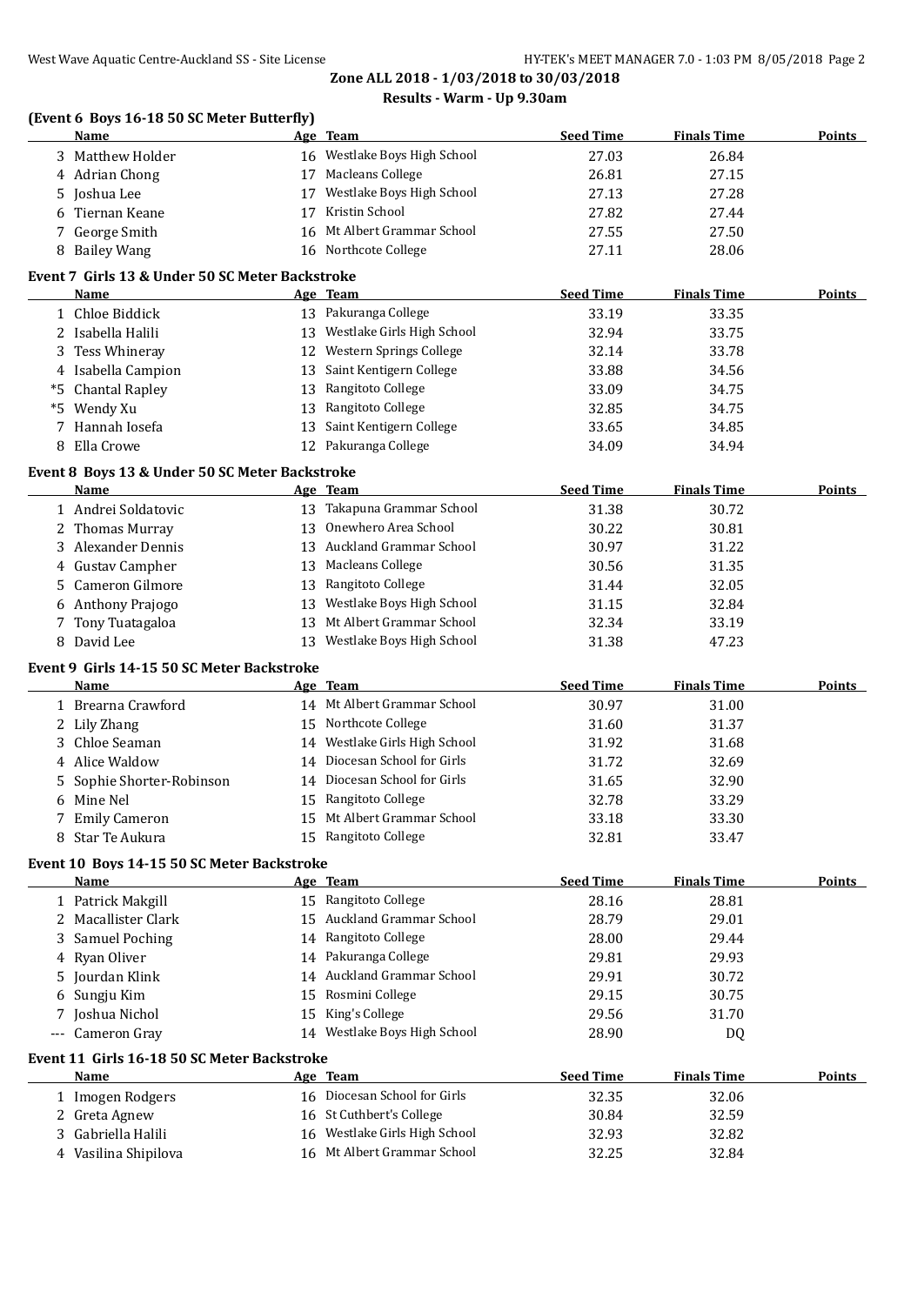|   | (Event 11 Girls 16-18 50 SC Meter Backstroke)<br>Name     |    | Age Team                              | <b>Seed Time</b> | <b>Finals Time</b> | Points        |
|---|-----------------------------------------------------------|----|---------------------------------------|------------------|--------------------|---------------|
|   | 5 Emma Brooks                                             |    | 17 Baradene College of the Sacred     | 32.41            | 32.97              |               |
|   | 6 Eva Williams                                            |    | 16 Mt Albert Grammar School           | 32.00            | 33.81              |               |
|   | 7 Bernadette Doyle                                        |    | 17 St Cuthbert's College              | 32.90            | 33.82              |               |
|   |                                                           |    |                                       |                  |                    |               |
|   | Event 12 Boys 16-18 50 SC Meter Backstroke<br>Name        |    | Age Team                              | <b>Seed Time</b> | <b>Finals Time</b> | <b>Points</b> |
|   | 1 Adrian Chong                                            |    | 17 Macleans College                   | 27.72            | 28.97              |               |
|   | 2 Tyron Henry                                             |    | 16 Pakuranga College                  | 28.94            | 29.22              |               |
|   | 3 Zachary McKee Wright                                    |    | 17 King's College                     | 30.22            | 29.37              |               |
|   | 4 Bailey Wang                                             |    | 16 Northcote College                  | 29.25            | 30.60              |               |
| 5 | Tiernan Keane                                             | 17 | Kristin School                        | 29.97            | 31.06              |               |
|   | 6 Louis Ferigo                                            |    | 16 Sacred Heart College (Akld)        | 29.90            | 31.12              |               |
| 7 | Bede Aitu                                                 |    | 16 Mt Albert Grammar School           | 30.06            | 31.33              |               |
|   | 8 George Smith                                            |    | 16 Mt Albert Grammar School           | 30.46            | 35.91              |               |
|   | Event 13 Girls 13 & Under 50 SC Meter Breaststroke        |    |                                       |                  |                    |               |
|   | <b>Name</b>                                               |    | Age Team                              | <b>Seed Time</b> | <b>Finals Time</b> | Points        |
|   | 1 Trelise Dance                                           |    | 13 Baradene College of the Sacred     | 34.72            | 34.72              |               |
| 2 | Melissa Cowen                                             |    | 12 Rangitoto College                  | 38.69            | 36.97              |               |
| 3 | Daria Barbina                                             |    | 13 Northcote College                  | 38.69            | 37.60              |               |
|   | 4 Maria Wangford                                          | 12 | <b>Botany Downs Secondary College</b> | 37.90            | 38.97              |               |
| 5 | Mea Van Rooyen                                            | 13 | Westlake Girls High School            | 38.34            | 39.03              |               |
| 6 | <b>Trinity Greig</b>                                      | 12 | Diocesan School for Girls             | 38.66            | 39.72              |               |
|   | Sian Bester                                               |    | 13 Albany Junior High School          | 38.60            | 40.05              |               |
|   | 8 Edie Ancell                                             |    | 13 Mt Albert Grammar School           | 38.69            | 41.56              |               |
|   |                                                           |    |                                       |                  |                    |               |
|   | Event 14 Boys 13 & Under 50 SC Meter Breaststroke<br>Name |    | Age Team                              | <b>Seed Time</b> | <b>Finals Time</b> | Points        |
|   | 1 Min Kim                                                 |    | 13 Westlake Boys High School          | 33.65            | 34.32              |               |
|   | 2 Daniel Kim                                              |    | 13 Westlake Boys High School          | 35.12            | 34.84              |               |
| 3 | Michael Han                                               |    | 13 Pakuranga College                  | 34.62            | 35.06              |               |
|   | Connor Lock                                               |    | 12 Sacred Heart College (Akld)        | 35.72            | 35.62              |               |
| 5 | Josh Drake                                                | 13 | <b>Auckland Grammar School</b>        | 36.06            | 35.66              |               |
| 6 | Gordon Mei                                                |    | 13 Macleans College                   | 35.81            | 35.75              |               |
|   | 7 Jack Mitchell                                           |    | 13 King's College                     | 36.06            | 35.81              |               |
|   | Cameron Gilmore                                           |    | 13 Rangitoto College                  | 34.68            | 36.22              |               |
| 9 | Kevin Wu                                                  |    | 13 Kristin School                     | 35.50            | 39.87              |               |
|   |                                                           |    |                                       |                  |                    |               |
|   | Event 15 Girls 14-15 50 SC Meter Breaststroke<br>Name     |    | Age Team                              | <b>Seed Time</b> | <b>Finals Time</b> | Points        |
|   | *1 Brearna Crawford                                       |    | 14 Mt Albert Grammar School           | 33.94            | 35.03              |               |
|   | *1 Mackenzie Brears                                       |    | 14 Epsom Girls Grammar School         | 37.44            | 35.03              |               |
| 3 | Charlotte Hooke                                           |    | 15 Diocesan School for Girls          | 36.25            | 38.28              |               |
|   | Natasha Reynolds                                          |    | 15 Pakuranga College                  | 38.50            | 38.44              |               |
|   |                                                           |    | 15 St Cuthbert's College              | 38.69            | 39.41              |               |
| 5 | Milne Georgia<br>Mine Nel                                 |    | 15 Rangitoto College                  |                  |                    |               |
| 6 |                                                           |    | 14 Westlake Girls High School         | 38.14            | 39.47              |               |
|   | 7 Cassidy Coldicott                                       |    | 15 Northcote College                  | 38.50            | 39.97              |               |
|   | 8 Lily Zhang                                              |    |                                       | 38.56            | 41.66              |               |
|   | Event 16 Boys 14-15 50 SC Meter Breaststroke              |    |                                       |                  |                    |               |
|   | <b>Name</b>                                               |    | Age Team                              | <b>Seed Time</b> | <b>Finals Time</b> | <b>Points</b> |
|   | 1 Marco Smeets                                            |    | 15 Onehunga High School               | 33.35            | 32.97              |               |
|   | 2 Samuel Lee                                              |    | 15 Westlake Boys High School          | 33.84            | 33.52              |               |
| 3 | Macallister Clark                                         |    | 15 Auckland Grammar School            | 32.75            | 33.63              |               |
| 4 | <b>Samuel Poching</b>                                     |    | 14 Rangitoto College                  | 31.87            | 33.69              |               |
| 5 | Jae Um                                                    |    | 15 Westlake Boys High School          | 33.07            | 34.00              |               |
|   | 6 Joshua Kao                                              |    | 14 Pakuranga College                  | 33.65            | 34.03              |               |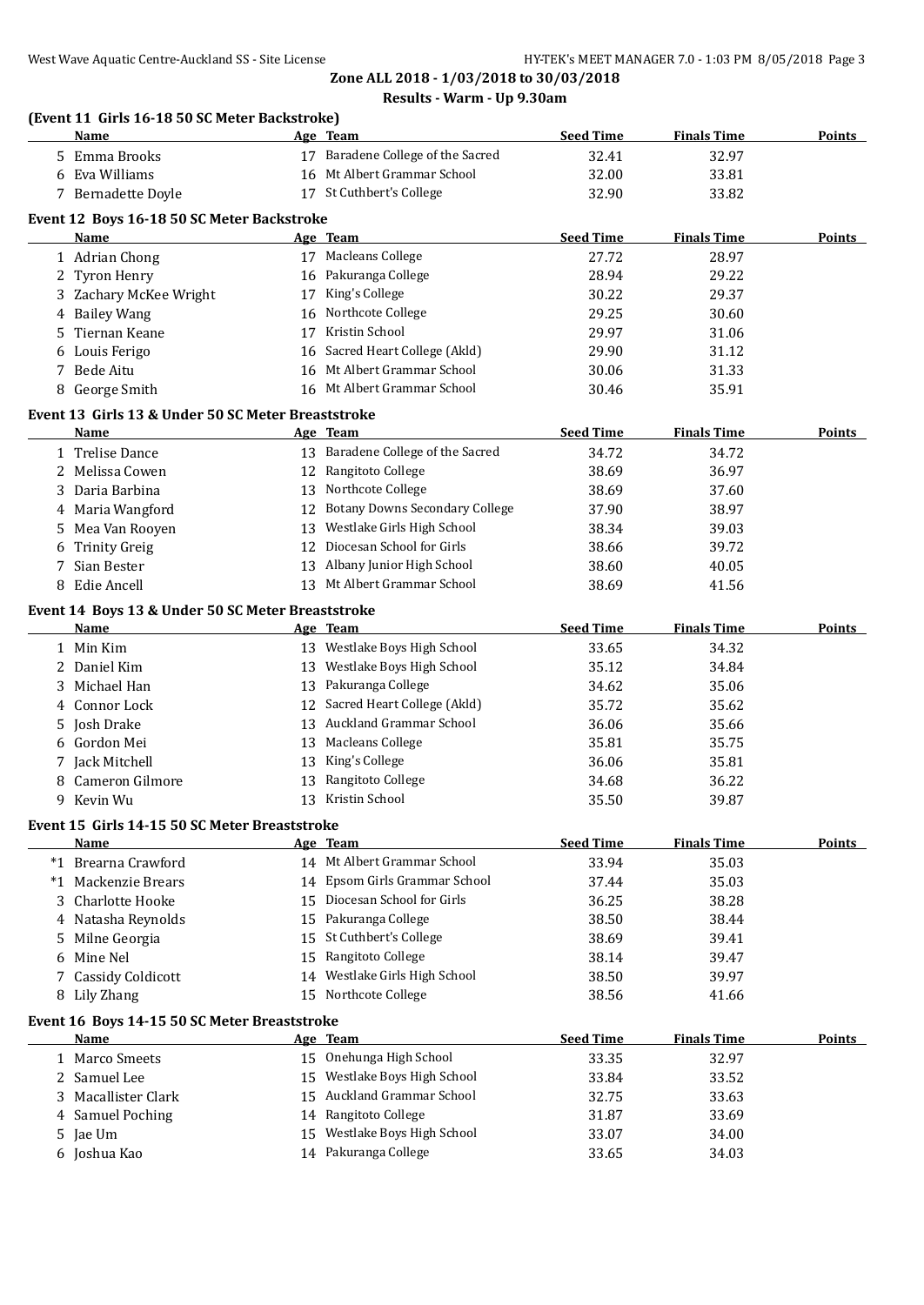## **(Event 16 Boys 14-15 50 SC Meter Breaststroke)**

|   | Name                                            |    | Age Team                         | <b>Seed Time</b> | <b>Finals Time</b> | <b>Points</b> |
|---|-------------------------------------------------|----|----------------------------------|------------------|--------------------|---------------|
|   | 7 Sungju Kim                                    |    | 15 Rosmini College               | 33.16            | 34.38              |               |
|   | 8 Patrick Makgill                               |    | 15 Rangitoto College             | 33.19            | 34.56              |               |
|   | Event 17 Girls 16-18 50 SC Meter Breaststroke   |    |                                  |                  |                    |               |
|   | Name                                            |    | Age Team                         | <b>Seed Time</b> | <b>Finals Time</b> | Points        |
|   | *1 Phoebe Harris                                |    | 16 Pakuranga College             | 35.78            | 35.03              |               |
|   | *1 Hannah Ferguson                              |    | 16 Howick College                | 37.09            | 35.03              |               |
|   | 3 Mikayla Dance                                 |    | 17 Sancta Maria College          | 36.94            | 35.72              |               |
|   | 4 Andie Quirke                                  |    | 16 Carmel College                | 36.01            | 36.10              |               |
|   | 5 Emma Moriarty                                 |    | 16 St Cuthbert's College         | 36.34            | 36.43              |               |
| 6 | <b>Conor Tarrant</b>                            |    | 17 Diocesan School for Girls     | 36.28            | 37.00              |               |
|   | 7 Greta Agnew                                   |    | 16 St Cuthbert's College         | 36.00            | 37.82              |               |
|   | 8 Vasilina Shipilova                            |    | 16 Mt Albert Grammar School      | 37.42            | 38.13              |               |
|   |                                                 |    |                                  |                  |                    |               |
|   | Event 18 Boys 16-18 50 SC Meter Breaststroke    |    |                                  |                  |                    |               |
|   | Name                                            |    | Age Team                         | <b>Seed Time</b> | <b>Finals Time</b> | <b>Points</b> |
|   | 1 Matthew Holder                                |    | 16 Westlake Boys High School     | 29.85            | 30.69              |               |
|   | 2 Daniel Lee                                    |    | 16 Rangitoto College             | 31.41            | 32.56              |               |
|   | 3 Bailey Wang                                   |    | 16 Northcote College             | 31.06            | 33.13              |               |
|   | 4 Thomas Hughson                                |    | 17 Macleans College              | 32.19            | 33.18              |               |
|   | 5 Michael Slessor-White                         |    | 16 Rosmini College               | 31.81            | 33.25              |               |
|   | 6 Joseph Wilson                                 |    | 17 Rosmini College               | 32.35            | 33.59              |               |
|   | 7 Bede Aitu                                     |    | 16 Mt Albert Grammar School      | 33.16            | 34.97              |               |
|   | Event 19 Girls 13 & Under 50 SC Meter Freestyle |    |                                  |                  |                    |               |
|   | Name                                            |    | Age Team                         | <b>Seed Time</b> | <b>Finals Time</b> | Points        |
|   | 1 Edie Ancell                                   |    | 13 Mt Albert Grammar School      | 29.06            | 28.56              |               |
|   | 2 Wendy Xu                                      |    | 13 Rangitoto College             | 28.11            | 28.72              |               |
|   | 3 Isabella Campion                              |    | 13 Saint Kentigern College       | 29.81            | 29.44              |               |
|   | 4 Keira Allott                                  |    | 13 St Dominic's Catholic College | 29.97            | 29.96              |               |
|   | 5 Laura Wesseling                               |    | 13 Howick College                | 29.63            | 30.09              |               |
| 6 | Sian Bester                                     |    | 13 Albany Junior High School     | 29.69            | 30.19              |               |
|   | 7 Hannah Iosefa                                 |    | 13 Saint Kentigern College       | 29.94            | 30.57              |               |
|   | Event 20 Boys 13 & Under 50 SC Meter Freestyle  |    |                                  |                  |                    |               |
|   | Name                                            |    | Age Team                         | <b>Seed Time</b> | <b>Finals Time</b> | Points        |
|   | 1 Ethan Watson                                  |    | 13 St Peter's College (Akld)     | 26.09            | 26.44              |               |
|   | 2 Michael Han                                   |    | 13 Pakuranga College             | 26.85            | 26.94              |               |
|   |                                                 |    | 13 Sacred Heart College (Akld)   |                  | 27.63              |               |
|   | 3 Aaron Spencer<br>4 Johnson Li                 |    | 13 King's College                | 26.68<br>27.63   | 27.87              |               |
|   | 5 Alexander Dennis                              |    | 13 Auckland Grammar School       | 27.31            | 27.91              |               |
|   | 6 Anthony Prajogo                               |    | 13 Westlake Boys High School     | 27.22            | 28.19              |               |
|   | 7 Thomas Murray                                 | 13 | Onewhero Area School             |                  | 28.91              |               |
|   | 8 Min Kim                                       |    | 13 Westlake Boys High School     | 27.65<br>28.00   | 28.97              |               |
|   |                                                 |    |                                  |                  |                    |               |
|   | Event 21 Girls 14-15 50 SC Meter Freestyle      |    |                                  |                  |                    |               |
|   | Name                                            |    | Age Team                         | <b>Seed Time</b> | <b>Finals Time</b> | <b>Points</b> |
|   | 1 Brearna Crawford                              |    | 14 Mt Albert Grammar School      | 27.34            | 27.31              |               |
|   | 2 Alice Waldow                                  |    | 14 Diocesan School for Girls     | 28.00            | 28.28              |               |
| 3 | Morgan McDowall                                 | 15 | Diocesan School for Girls        | 27.97            | 28.54              |               |
| 4 | Chloe Seaman                                    | 14 | Westlake Girls High School       | 28.75            | 28.81              |               |
| 5 | Star Te Aukura                                  | 15 | Rangitoto College                | 28.94            | 29.06              |               |
| 6 | <b>Beth Harford</b>                             | 15 | Saint Kentigern College          | 29.12            | 29.23              |               |
|   | 7 Lily Zhang                                    | 15 | Northcote College                | 28.18            | 29.28              |               |
|   | 8 Milne Georgia                                 |    | 15 St Cuthbert's College         | 29.09            | 29.63              |               |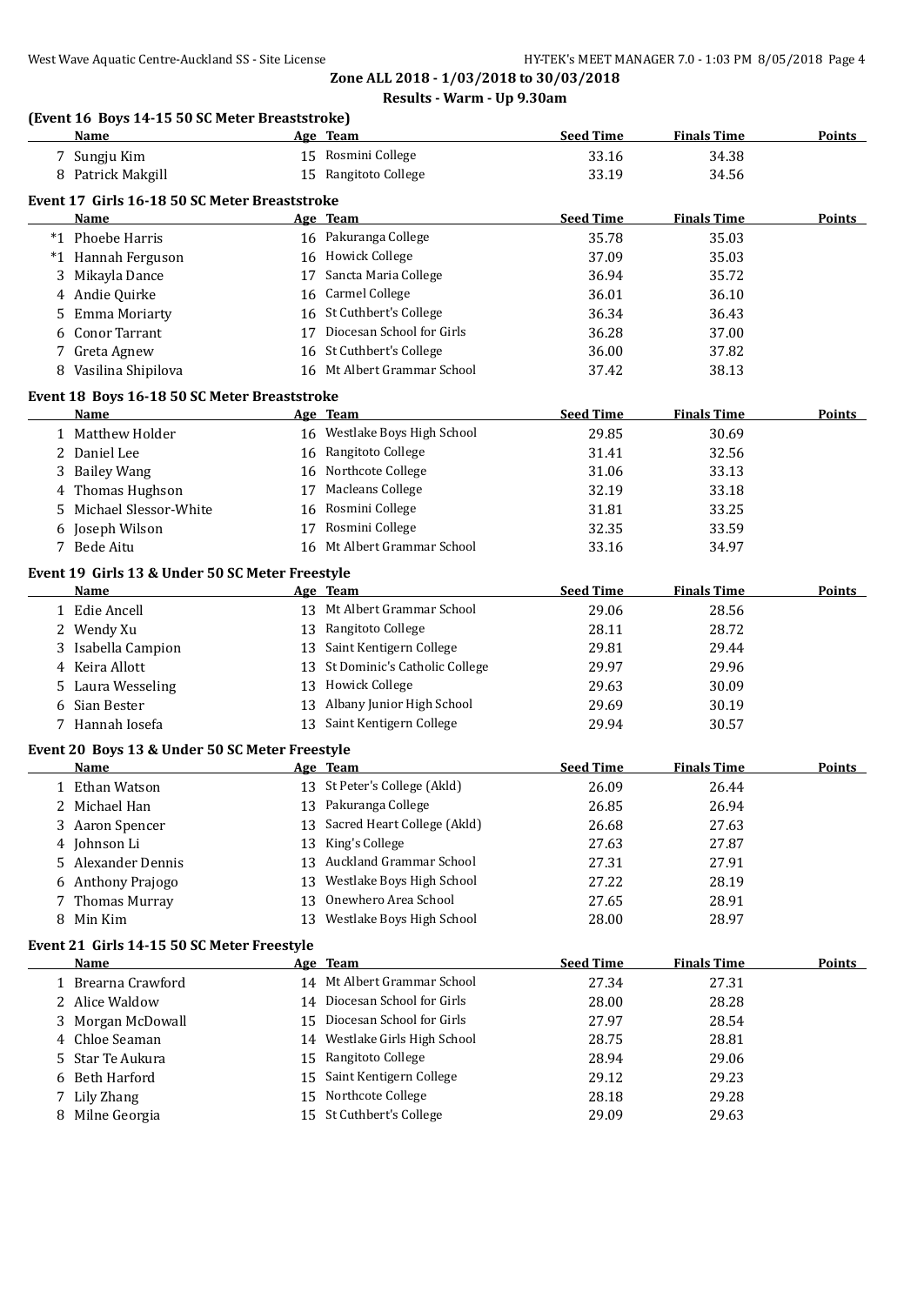## **Event 22 Boys 14-15 50 SC Meter Freestyle**

|      | <b>Name</b>                                |    | Age Team                       | <b>Seed Time</b> | <b>Finals Time</b> | <b>Points</b> |
|------|--------------------------------------------|----|--------------------------------|------------------|--------------------|---------------|
|      | 1 Samuel Poching                           |    | 14 Rangitoto College           | 25.09            | 26.10              |               |
|      | 2 Jae Um                                   | 15 | Westlake Boys High School      | 25.38            | 26.19              |               |
| 3    | Ryan Oliver                                |    | 14 Pakuranga College           | 26.16            | 26.40              |               |
|      | 4 Henry Williams                           |    | 14 Western Springs College     | 25.57            | 26.50              |               |
| 5.   | Laurence Wang                              | 15 | <b>Auckland Grammar School</b> | 25.41            | 26.68              |               |
| 6    | James Robertson                            | 15 | King's College                 | 26.03            | 26.69              |               |
|      | 7 Patrick Makgill                          | 15 | Rangitoto College              | 26.09            | 26.78              |               |
|      | 8 Macallister Clark                        | 15 | Auckland Grammar School        | 25.97            | 27.06              |               |
|      | Event 23 Girls 16-18 50 SC Meter Freestyle |    |                                |                  |                    |               |
|      | <b>Name</b>                                |    | Age Team                       | <b>Seed Time</b> | <b>Finals Time</b> | <b>Points</b> |
|      | 1 Madeline Falconer                        |    | 16 St Cuthbert's College       | 28.03            | 27.19              |               |
|      | *2 Summer Miln                             | 17 | Baradene College of the Sacred | 27.44            | 27.69              |               |
| *2   | Andie Quirke                               | 16 | <b>Carmel College</b>          | 27.86            | 27.69              |               |
|      | 4 Hannah Ferguson                          | 16 | <b>Howick College</b>          | 29.47            | 28.28              |               |
| 5.   | Phoebe Harris                              | 16 | Pakuranga College              | 29.47            | 28.66              |               |
|      | 6 Lucy Makaea                              | 17 | Avondale College               | 29.19            | 28.96              |               |
| $*7$ | Clodagh Weir                               | 16 | Kristin School                 | 29.38            | 29.50              |               |
| $*7$ | <b>Bernadette Doyle</b>                    | 17 | St Cuthbert's College          | 29.22            | 29.50              |               |
|      | 9 Vasilina Shipilova                       |    | 16 Mt Albert Grammar School    | 29.41            | 29.80              |               |
|      | Event 24 Boys 16-18 50 SC Meter Freestyle  |    |                                |                  |                    |               |
|      | Name                                       |    | Age Team                       | <b>Seed Time</b> | <b>Finals Time</b> | <b>Points</b> |
|      | 1 Tyron Henry                              |    | 16 Pakuranga College           | 24.72            | 24.44              |               |
| $*2$ | Ikko Shibuya                               | 16 | Avondale College               | 25.78            | 25.04              |               |
| *2   | Fergus Eadie                               | 16 | King's College                 | 25.71            | 25.04              |               |
| 4    | Matthew Holder                             | 16 | Westlake Boys High School      | 24.57            | 25.37              |               |
| 5.   | <b>Adrian Chong</b>                        | 17 | Macleans College               | 24.60            | 25.50              |               |
|      | 6 Louis Ferigo                             | 16 | Sacred Heart College (Akld)    | 25.65            | 25.75              |               |
|      | Tiernan Keane                              | 17 | Kristin School                 | 25.25            | 26.06              |               |
|      | 8 Bailey Wang                              |    | 16 Northcote College           | 25.41            | 26.75              |               |

## **Event 25 Girls Open 200 SC Meter Fly Relay**

| <b>Team</b>                     | Relav                 | <b>Seed Time</b>         | <b>Finals Time</b><br>Points |
|---------------------------------|-----------------------|--------------------------|------------------------------|
| 1 Diocesan School for Girls     | A                     | 2:05.78                  | 1:59.75                      |
| 1) Alice Waldow 14              | 2) Conor Tarrant 17   | 3) Nicole Lockie 14      | 4) Gina Galloway 16          |
| 2 Mt Albert Grammar School      | A                     | 2:02.69                  | 2:02.72                      |
| 1) Brearna Crawford 14          | 2) Eva Williams 16    | 3) Vasilina Shipilova 16 | 4) Emily Cameron 15          |
| 3 Westlake Girls High School    | A                     | 2:11.09                  | 2:11.84                      |
| 1) Mea Van Rooyen 13            | 2) Georgia Clement 17 | 3) Emily Lyndon 17       | 4) Rachel Park 15            |
| 4 St Dominic's Catholic College | A                     | 2:16.38                  | 2:16.87                      |
| 1) Isra Rahman 15               | 2) Aakriti Deshwal 13 | 3) Keira Allott 13       | 4) Hannah Anderson 16        |
| 5 Northcote College             | A                     | 2:17.97                  | 2:17.60                      |
| 1) Lily Zhang 15                | 2) Rebecca Wilkins 13 | 3) Daria Barbina 13      | 4) Charlotte Barry-Walsh 13  |
| --- St Cuthbert's College       | A                     | 2:09.59                  | D <sub>0</sub>               |
| 1) Bernadette Doyle 17          | 2) Amelia Wilby 14    | 3) Grace Li 13           | 4) Madeline Falconer 16      |

#### **Event 26 Boys Open 200 SC Meter Fly Relay**

| Team                      | Relay                | <b>Seed Time</b>            | <b>Finals Time</b><br><b>Points</b> |
|---------------------------|----------------------|-----------------------------|-------------------------------------|
| 1 Auckland Grammar School | A                    | 1:56.28                     | 1:52.97                             |
| 1) Macallister Clark 15   | 2) Jourdan Klink 14  | 3) Christopher Poole 16     | 4) Laurence Wang 15                 |
| 2 Pakuranga College       | A                    | 1:55.85                     | 1:53.97                             |
| 1) Rhynhardt Van Oordt 17 | 2) Rocky Mulinuu 16  | 3) Tyron Henry 16           | 4) Ryan Oliver 14                   |
| 3 Rosmini College         | A                    | 1:59.75                     | 1:57.81                             |
| 1) Sungju Kim 15          | 2) Jacob Wong Woo 14 | 3) Michael Slessor-White 16 | 4) Joseph Wilson 17                 |
| 4 Northcote College       | A                    | 2:00.60                     | 2:01.87                             |
| 1) Bailey Wang 16         | 2) Sho Tachibana 16  | 3) Henry Li 14              | 4) Ryan Tomov 12                    |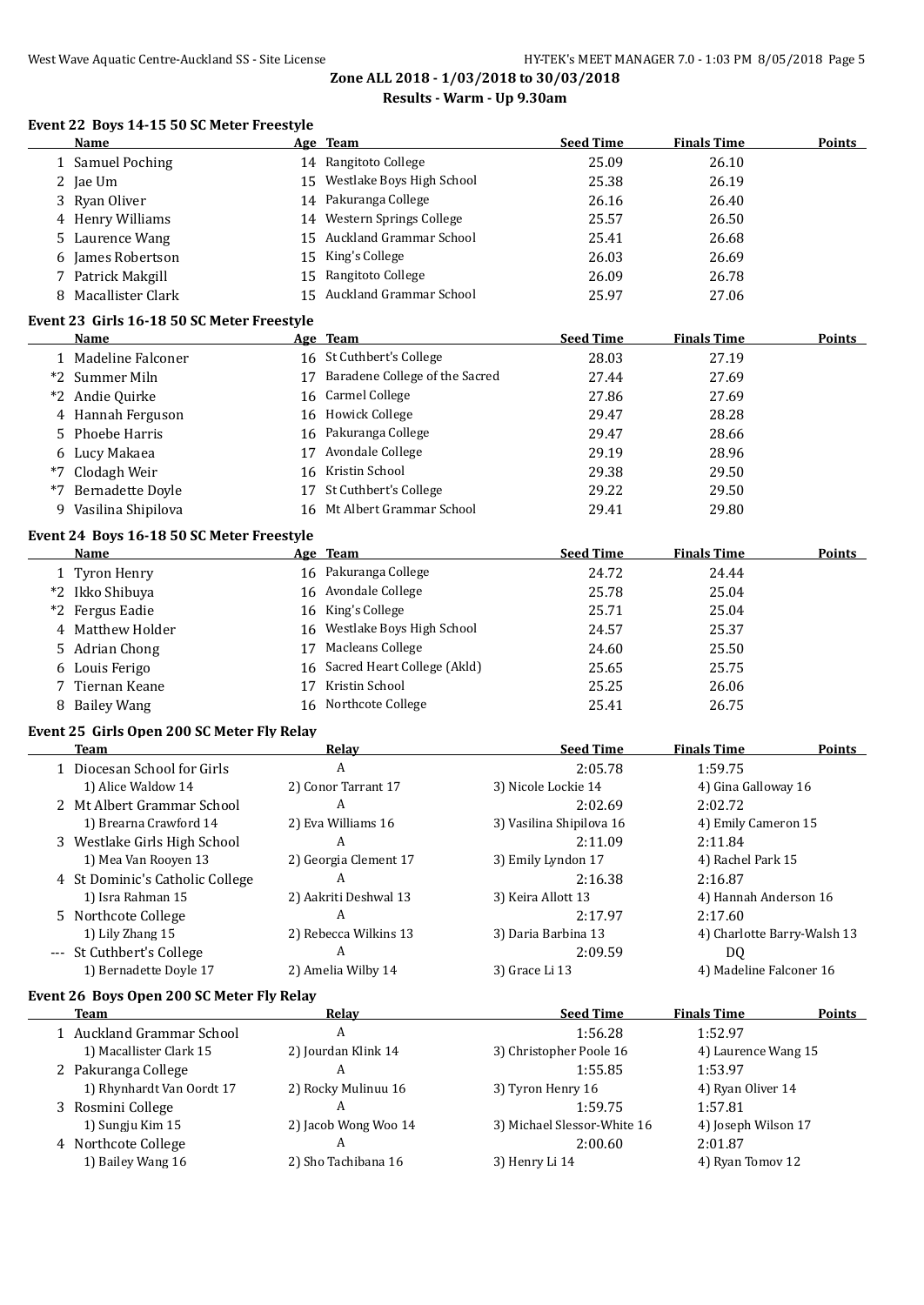#### **(Event 26 Boys Open 200 SC Meter Fly Relay)**

| <b>Team</b>                                         | Relay                           | <b>Seed Time</b>            | <b>Finals Time</b>              | Points        |
|-----------------------------------------------------|---------------------------------|-----------------------------|---------------------------------|---------------|
| 5 Mt Albert Grammar School                          | A                               | 2:02.25                     | 2:01.90                         |               |
| 1) Michael Chapman 13                               | 2) Tony Tuatagaloa 13           | 3) Bede Aitu 16             | 4) George Smith 16              |               |
| 6 Avondale College                                  | A                               | 2:02.50                     | 2:06.27                         |               |
| 1) Sam Charles 16                                   | 2) Alex Dunkley 12              | 3) Noah Makaea 13           | 4) Ikko Shibuya 16              |               |
| Event 27 Girls Open 200 SC Meter Back Relay         |                                 |                             |                                 |               |
| Team                                                | Relay                           | <b>Seed Time</b>            | <b>Finals Time</b>              | <b>Points</b> |
| 1 Diocesan School for Girls                         | A                               | 2:15.16                     | 2:12.66                         |               |
| 1) Alice Waldow 14                                  | 2) Sophie Shorter - Robinson 14 | 3) Imogen Rodgers 16        | 4) Gina Galloway 16             |               |
| 2 Westlake Girls High School                        | A                               | 2:18.47                     | 2:13.00                         |               |
| 1) Jelani Wetzell 14                                | 2) Samara Shore 16              | 3) Chloe Seaman 14          | 4) Gabriella Halili 16          |               |
| 3 Mt Albert Grammar School                          | A                               | 2:10.50                     | 2:14.50                         |               |
| 1) Brearna Crawford 14                              | 2) Eva Williams 16              | 3) Vasilina Shipilova 16    | 4) Emily Cameron 15             |               |
| 4 Pakuranga College                                 | A                               | 2:17.57                     | 2:22.72                         |               |
| 1) Jessica Gibson 14                                | 2) Chloe Biddick 13             | 3) Phoebe Harris 16         | 4) Caitlin Green 14             |               |
| 5 St Cuthbert's College                             | A                               | 2:17.94                     | 2:23.15                         |               |
| 1) Chloe Tattersfield 15                            | 2) Emma Moriarty 16             | 3) Wilby Amelia 14          | 4) Ellie Tomoana 17             |               |
| 6 Northcote College                                 | A                               | 2:27.98                     | 2:27.74                         |               |
| 1) Lily Zhang 15                                    | 2) Bella Holland 13             | 3) Daria Barbina 13         | 4) Rebecca Wilkins 13           |               |
| 7 Avondale College                                  | A                               | 2:42.69                     | 2:44.53                         |               |
| 1) Maraea Whiu 14                                   | 2) Bronwyn-Fifa Buller 14       | 3) Grace King 14            | 4) Vienna Samuels 14            |               |
| Event 28 Boys Open 200 SC Meter Back Relay          |                                 |                             |                                 |               |
| <b>Team</b>                                         | Relay                           | <b>Seed Time</b>            | <b>Finals Time</b>              | Points        |
| 1 Pakuranga College                                 | $\mathbf{A}$                    | 2:01.00                     | 2:05.00                         |               |
| 1) Joshua Kao 14                                    | 2) Rocky Mulinuu 16             | 3) Ryan Oliver 14           | 4) Tyron Henry 16               |               |
| 2 Auckland Grammar School                           | A                               | 2:02.44                     | 2:07.09                         |               |
| 1) Jourdan Klink 14                                 | 2) Christopher Poole 16         | 3) Alexander Dennis 13      | 4) Macallister Clark 15         |               |
| 3 Mt Albert Grammar School                          | A                               | 2:06.81                     | 2:09.06                         |               |
| 1) Justin Hemara 14                                 | 2) Jesse Tu'inukuafe 15         | 3) Tony Tuatagaloa 13       | 4) Bede Aitu 16                 |               |
| 4 Rosmini College                                   | A                               | 2:07.56                     | 2:09.12                         |               |
| 1) Sungju Kim 15                                    | 2) Jacob Wong Woo 14            | 3) Michael Slessor-White 16 | 4) Joseph Wilson 17             |               |
| 5 Northcote College                                 | A                               | 2:10.20                     | 2:14.44                         |               |
| 1) Bailey Wang 16                                   | 2) Henry Li 14                  | 3) Will Grimwood 15         | 4) Sho Tachibana 16             |               |
| 6 Avondale College                                  | A                               | 2:18.06                     | 2:19.66                         |               |
| 1) Noah Makaea 13                                   | 2) Jacob Laurence 12            | 3) Sam Charles 16           | 4) Ikko Shibuya 16              |               |
| 7 Rangitoto College                                 | A                               | 2:21.10                     | 2:22.28                         |               |
| 1) Cameron Gilmore 13                               | 2) Caiden Brown 13              | 3) Andy Cheong 14           | 4) Jacob Marriott 12            |               |
|                                                     |                                 |                             |                                 |               |
| Event 29 Girls 13 & Under 200 SC Meter Breast Relay |                                 |                             |                                 |               |
| <b>Team</b>                                         | <u>Relav</u>                    | <b>Seed Time</b>            | <b>Finals Time</b>              | Points        |
| 1 Westlake Girls High School                        | A                               | 2:40.87                     | 2:39.96                         |               |
| 1) Isabella Halili 13                               | 2) Lily Redford 12              | 3) Ella Warena-Green 13     | 4) Mea Van Rooyen 13            |               |
| 2 Diocesan School for Girls                         | A                               | 2:40.78                     | 2:41.87                         |               |
| 1) Lucia Partigliani 13                             | 2) Kasia Kennard 13             | 3) Peta Clark 12            | 4) Trinity Greig 12             |               |
| 3 St Cuthbert's College                             | A                               | 2:57.25                     | 2:59.67                         |               |
| 1) Ella Nesdale 13                                  | 2) Tiaare Ahovelo 12            | 3) Kate Waters 13           | 4) Jess Carey 13                |               |
| --- Avondale College                                | А                               | 3:17.34                     | DQ                              |               |
| 1) Rosemary Moore 13                                | 2) Lily Hanlan 13               | 3) Brooke Payne 13          | 4) Yana Yemelyanova-Petrenko 13 |               |
| Event 30 Boys 13 & Under 200 SC Meter Breast Relay  |                                 |                             |                                 |               |
| <b>Team</b>                                         | Relay                           | <b>Seed Time</b>            | <b>Finals Time</b>              | <b>Points</b> |
| 1 Westlake Boys High School                         | $\boldsymbol{A}$                | 2:26.11                     | 2:26.37                         |               |
| 1) Henry Pinder 13                                  | 2) Alexander Wilson 12          | 3) Daniel Kim 13            | 4) Anthony Prajogo 13           |               |
| 2 Auckland Grammar School                           | A                               | 2:33.41                     | 2:31.50                         |               |
| 1) Josh Drake 13                                    | 2) Eric Li 13                   | 3) Benjamin Haskell 13      | 4) Hao Wei Lee 13               |               |
|                                                     |                                 |                             |                                 |               |
| 3 Macleans College                                  | A<br>2) Samuel Yuan 13          | 2:34.22                     | 2:42.37                         |               |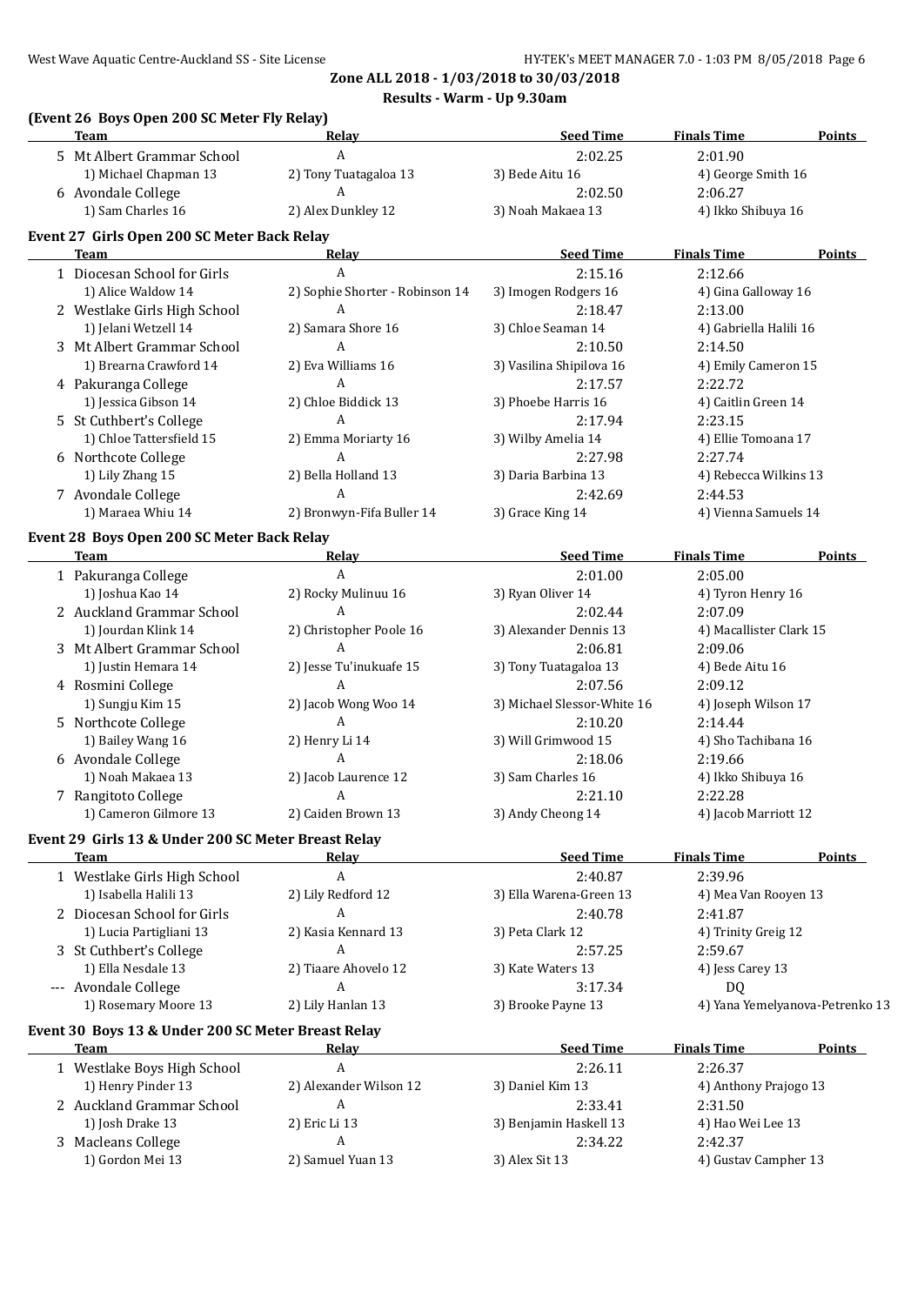| <b>Team</b>                                            | Relay                                         | <b>Seed Time</b>        | <b>Finals Time</b>          | <b>Points</b> |
|--------------------------------------------------------|-----------------------------------------------|-------------------------|-----------------------------|---------------|
| 1 Diocesan School for Girls                            | $\mathbf{A}$                                  | 2:39.99                 | 2:44.25                     |               |
| 1) Nicole Lockie 14                                    | 2) Charlotte Joblin 15                        | 3) Grace Olsen-Blood 14 | 4) Lucy McKinnon 14         |               |
| 2 Macleans College                                     | A                                             | 2:44.88                 | 2:44.34                     |               |
| 1) Anna Shimizu 14                                     | 2) Jennifer Lu 15                             | 3) Bonnie Huang 14      | 4) Holly Edwards-Ingle 15   |               |
| 3 St Cuthbert's College                                | $\boldsymbol{A}$                              | 2:47.97                 | 2:53.66                     |               |
| 1) Briar Ellyett 14                                    | 2) Georgia Foley 14                           | 3) Amber Waymouth 14    | 4) Charlotte Matthews 14    |               |
| 4 Avondale College                                     | A                                             | 2:59.00                 | 3:04.25                     |               |
| 1) Vienna Samuels 14                                   | 2) Chelsey Whiu 15                            | 3) Maraea Whiu 14       | 4) Whitney Dai 14           |               |
|                                                        |                                               |                         |                             |               |
| Event 32 Boys 14-15 200 SC Meter Breast Relay          |                                               |                         |                             |               |
| <b>Team</b>                                            | Relav                                         | <b>Seed Time</b>        | <b>Finals Time</b>          | Points        |
| 1 Rangitoto College                                    | A                                             | 2:12.40                 | 2:17.97                     |               |
| 1) Hunter Garrod 15                                    | 2) Samuel Poching 14                          | 3) Blair Helms 15       | 4) Patrick Makgill 15       |               |
| 2 Pakuranga College                                    | A                                             | 2:17.19                 | 2:21.75                     |               |
| 1) Michael Han 13                                      | 2) Joshua Kao 14                              | 3) James Slessor 14     | 4) Ryan Oliver 14           |               |
| 3 Auckland Grammar School                              | A                                             | 2:20.00                 | 2:25.56                     |               |
| 1) Daniel Walker 15                                    | 2) Teague De Jager 15                         | 3) Fergus McCall 14     | 4) Luca Matenga 14          |               |
| 4 Sacred Heart College (Akld)                          | $\mathbf{A}$                                  | 2:32.79                 | 2:38.15                     |               |
| 1) Jackson Dunn 14                                     | 2) Joel Hannah 15                             | 3) Kobe Anitelea 14     | 4) Ethan Kalouniviti 15     |               |
| 5 Northcote College                                    | $\mathbf{A}$                                  | 2:37.18                 | 2:42.79                     |               |
| 1) Henry Li 14                                         | 2) Perry Willimott 15                         | 3) Keelin Reedy 14      | 4) Ryan Tomov 12            |               |
|                                                        |                                               |                         |                             |               |
| Event 33 Girls 16-18 200 SC Meter Breast Relay         |                                               |                         |                             |               |
| Team                                                   | <b>Relay</b>                                  | <b>Seed Time</b>        | <b>Finals Time</b>          | <b>Points</b> |
| 1 Diocesan School for Girls                            | $\mathbf{A}$                                  | 2:46.72                 | 2:51.37                     |               |
| 1) Jessica Shorter - Robinson 16                       | 2) Claudia Morgan 16                          | 3) Taylor Gyde 16       | 4) Emily Doughty 16         |               |
| 2 Lynfield College                                     | A                                             | 2:47.69                 | 2:54.00                     |               |
| 1) Iman Ibrahim-Jerrywo 16                             | 2) Emily Drage 15                             | 3) Lisa Davy 16         | 4) Samantha Martin 16       |               |
| Event 34 Boys 16-18 200 SC Meter Breast Relay          |                                               |                         |                             |               |
| Team                                                   | <u>Relav</u>                                  | <b>Seed Time</b>        | <b>Finals Time</b>          | Points        |
| 1 Westlake Boys High School                            | $\boldsymbol{A}$                              | 2:11.84                 | 2:13.44                     |               |
| 1) Samuel Lee 15                                       | 2) Joshua Lee 17                              | 3) Matthew Holder 16    | 4) Jae Um 15                |               |
| 2 Rosmini College                                      | A                                             | 2:11.50                 | 2:15.19                     |               |
| 1) Sungju Kim 15                                       | 2) Joseph Wilson 17                           | 3) Jacob Wong Woo 14    | 4) Michael Slessor-White 16 |               |
| 3 Sacred Heart College (Akld)                          | A                                             | 2:21.75                 | 2:24.72                     |               |
| 1) Bryan Patterson 17                                  | 2) Corey Kellow 16                            | 3) Bronson Larsen 17    | 4) Louis Ferigo 16          |               |
|                                                        |                                               |                         |                             |               |
| Event 35 Girls 13 & Under 200 SC Meter Freestyle Relay |                                               |                         |                             |               |
| leam                                                   | <u>Kelay</u>                                  | <b>Seed Time</b>        | <b>Finals Time</b>          | Points        |
| 1 Mt Albert Grammar School                             | A                                             | 1:59.69                 | 2:00.68                     |               |
| 1) Anagrace Poching 13                                 | 2) Lara Grozev 13                             | 3) Mena Ren-Fritzke 13  | 4) Edie Ancell 13           |               |
| 2 Diocesan School for Girls                            | A                                             | 2:02.13                 | 2:01.75                     |               |
| 1) Lucia Partigliani 13                                | 2) Jesse Welsh 13                             | 3) Grace Baik 13        | 4) Emma Gilleece 13         |               |
| 3 Rangitoto College                                    | A                                             | 2:02.00                 | 2:03.19                     |               |
| 1) Mika Hurburns 13                                    | 2) Melissa Cowen 12                           | 3) Chantel Rapely 13    | 4) Wendy Xu 13              |               |
| 4 Baradene College of the Sacred                       | A                                             | 2:06.31                 | 2:04.37                     |               |
| 1) Sophia De Magalhaes 13                              | 2) Olivia Gibson 13                           | 3) Abigail Sutton 13    | 4) Trelise Dance 13         |               |
| 5 Westlake Girls High School                           | A                                             | 2:06.25                 | 2:06.35                     |               |
| 1) Isla Brain 13                                       | 2) Lily Redford 12                            | 3) Sydnie Johnson 13    | 4) Gloria Lai 13            |               |
|                                                        | A                                             |                         |                             |               |
| 6 Epsom Girls Grammar School                           |                                               | 2:08.15                 | 2:10.50                     |               |
| 1) Erin Hamilton 13                                    | 2) Charlotte Mathieson 13<br>$\boldsymbol{A}$ | 3) Sophie Wells 13      | 4) Alice Williams 13        |               |
| 7 St Cuthbert's College                                |                                               | 2:09.50                 | 2:12.75                     |               |
| 1) Sarah Lock 13                                       | 2) Annabelle Liang 13                         | 3) Mackenzie Walker 13  | 4) Grace Li 13              |               |
|                                                        |                                               |                         |                             |               |

# **Event 31 Girls 14-15 200 SC Meter Breast Relay**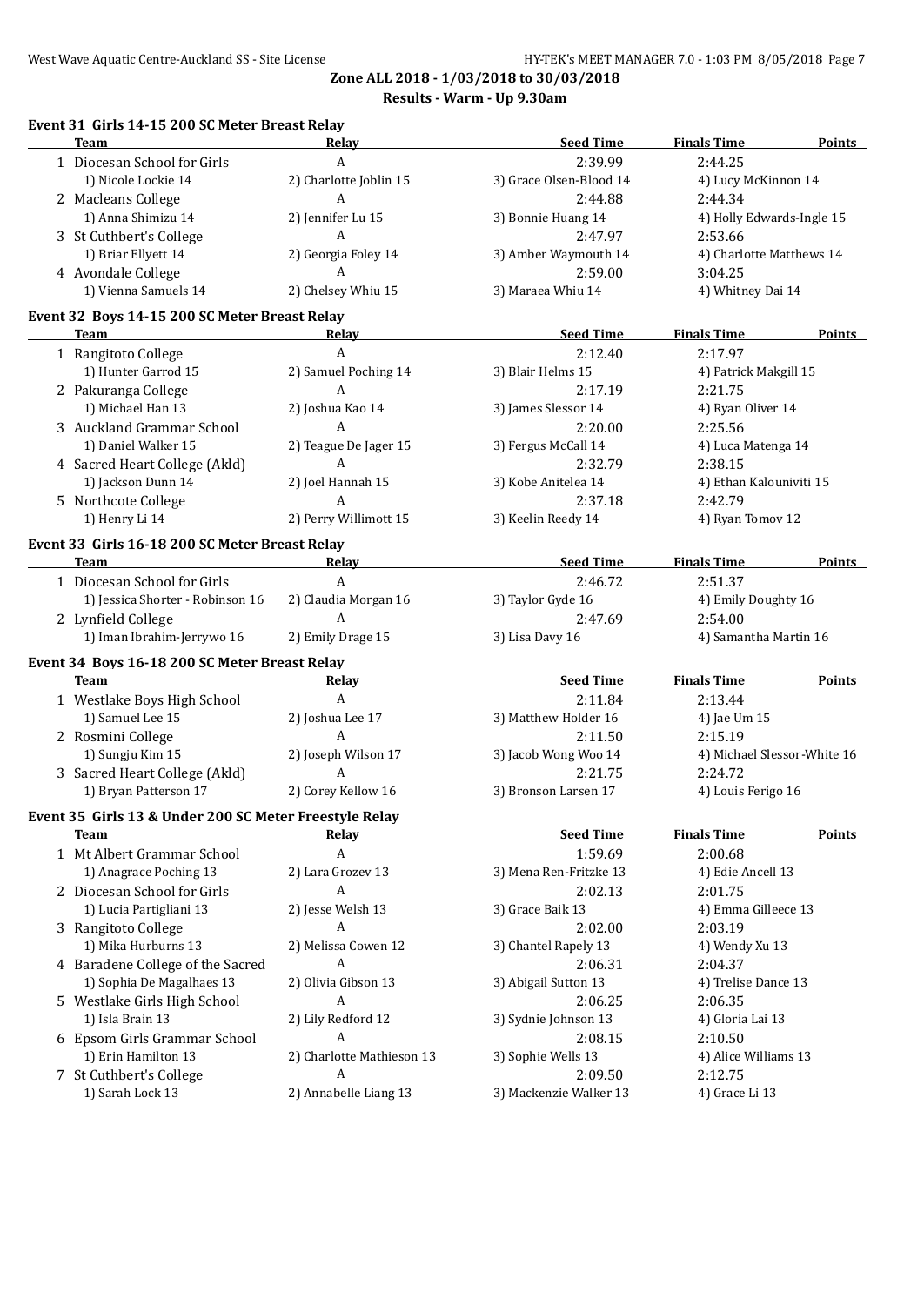## **Event 36 Boys 13 & Under 200 SC Meter Freestyle Relay**

| Team                                              | <u>Relav</u>                 | <b>Seed Time</b>         | <b>Finals Time</b>        | <b>Points</b> |
|---------------------------------------------------|------------------------------|--------------------------|---------------------------|---------------|
| 1 Sacred Heart College (Akld)                     | A                            | 1:54.85                  | 1:54.16                   |               |
| 1) Aaron Spencer 13                               | 2) Connor Pointon 13         | 3) James Bell 13         | 4) Connor Lock 12         |               |
| 2 Auckland Grammar School                         | A                            | 1:58.04                  | 1:54.26                   |               |
| 1) Matthew Barclay 13                             | 2) Eric Li 13                | 3) Samuel Maberly 12     | 4) Alexander Dennis 13    |               |
| 3 Macleans College                                | A                            | 1:54.91                  | 1:54.53                   |               |
| 1) Gordon Mei 13                                  | 2) Daniel Cieplinski 12      | 3) Simon Ye 13           | 4) Gustav Campher 13      |               |
| 4 Westlake Boys High School                       | A                            | 1:53.06                  | 1:55.09                   |               |
| 1) Henry Pinder 13                                | 2) Alexander Wilson 12       | 3) Anthony Prajogo 13    | 4) Min Kim 13             |               |
| 5 King's College                                  | A                            | 1:56.44                  | 1:56.37                   |               |
| 1) Johnson Li 13                                  | 2) Hugo Batchelor 12         | 3) Zeal Jones 13         | 4) Jack Mitchell 13       |               |
| 6 Rangitoto College                               | A                            | 1:55.08                  | 1:59.59                   |               |
| 1) Caiden Brown 13                                | 2) Cameron Gilmore 13        | 3) Jeffery Zhong 13      | 4) Andrew Lee 13          |               |
| 7 Mt Albert Grammar School                        | A                            | 1:59.65                  | 2:00.90                   |               |
| 1) Tony Tuatagaloa 13                             | 2) Michael Chapman 13        | 3) Bowen Crawford 13     | 4) Sam Taylor Sinclair 13 |               |
| 8 Saint Kentigern College                         | $\overline{A}$               | 2:04.40                  | 2:03.72                   |               |
| 1) Louis King 13                                  | 2) Charlie Bassett 13        | 3) Alex Perry 13         | 4) Oliver Avis 13         |               |
|                                                   |                              |                          |                           |               |
| Event 37 Girls 14-15 200 SC Meter Freestyle Relay |                              |                          |                           |               |
| <b>Team</b>                                       | Relay                        | <b>Seed Time</b>         | <b>Finals Time</b>        | Points        |
| 1 Diocesan School for Girls                       | $\mathbf{A}$                 | 1:55.28                  | 1:54.59                   |               |
| 1) Claudia Avis 15                                | 2) Morgan McDowall 15        | 3) Charlotte Hooke 15    | 4) Alice Waldow 14        |               |
| 2 Mt Albert Grammar School                        | A                            | 1:56.06                  | 1:56.63                   |               |
| 1) Niamh Brittenden 15                            | 2) Molly Brittenden 15       | 3) Emily Cameron 15      | 4) Brearna Crawford 14    |               |
| 3 Saint Kentigern College                         | A                            | 1:58.31                  | 1:58.34                   |               |
| 1) Grace Chang 15                                 | 2) Beth Harford 15           | 3) Brooke Hill 14        | 4) India Doo 14           |               |
| 4 Westlake Girls High School                      | A                            | 2:01.05                  | 2:00.32                   |               |
| 1) Jelani Wetzell 14                              | 2) Cassidy Coldicott 14      | 3) Tegan Jenkins 14      | 4) Chloe Seaman 14        |               |
| 5 Rangitoto College                               | A                            | 1:59.42                  | 2:00.69                   |               |
| 1) Star Te Aukura 15                              | 2) Kaliyana Haering 15       | 3) Mine Nel 15           | 4) Leyah Wadham 14        |               |
| 6 St Cuthbert's College                           | A                            | 1:59.66                  | 2:01.72                   |               |
| 1) Chloe Tattersfield 15                          | 2) Ella Palmer 14            | 3) Wilby Amelia 14       | 4) Milne Georgia 15       |               |
| Event 38 Boys 14-15 200 SC Meter Freestyle Relay  |                              |                          |                           |               |
| <b>Team</b>                                       | <b>Relay</b>                 | <b>Seed Time</b>         | <b>Finals Time</b>        | Points        |
| 1 Auckland Grammar School                         | A                            | 1:48.72                  | 1:48.25                   |               |
| 1) Macallister Clark 15                           | 2) Teague De Jager 15        | 3) Jourdan Klink 14      | 4) Laurence Wang 15       |               |
| 2 King's College                                  | A                            | 1:47.75                  | 1:48.72                   |               |
| 1) James Robertson 15                             | 2) Joshua Nichol 15          | 3) Rico Ashmore 14       | 4) Dylan Brooke 15        |               |
| 3 Western Springs College                         | A                            | 1:51.38                  | 1:51.47                   |               |
| 1) Kelly McDowell 14                              | 2) Angus Kirkman 14          | 3) Isaac Curtin Symes 15 | 4) Henry Williams 14      |               |
| 4 Mt Albert Grammar School                        | A                            | 1:52.12                  | 1:54.12                   |               |
| 1) Joseph Nathan 15                               | 2) Matthew Oberdries 15      | 3) Jesse Tu'inukuafe 15  | 4) Justin Hemara 14       |               |
| 5 Sacred Heart College (Akld)                     | A                            | 1:52.50                  | 1:54.91                   |               |
| 1) Campbell Hulbert 15                            | 2) Kobe Anitelea 14          | 3) Joel Hannah 15        | 4) Andrew Matthews 15     |               |
| 6 Northcote College                               | A                            | 1:58.48                  | 1:58.25                   |               |
| 1) Henry Li 14                                    | 2) Nicholas Tee 14           | 3) Will Grimwood 15      | 4) Perry Willimott 15     |               |
| Event 39 Girls 16-18 200 SC Meter Freestyle Relay |                              |                          |                           |               |
| Team                                              | Relay                        | <b>Seed Time</b>         | <b>Finals Time</b>        | <b>Points</b> |
| 1 St Cuthbert's College                           | A                            | 1:56.15                  | 1:56.69                   |               |
| 1) Bernadette Doyle 17                            | 2) Ellie Tomoana 17          | 3) Emma Moriarty 16      | 4) Madeline Falconer 16   |               |
|                                                   | A                            |                          |                           |               |
| 2 Diocesan School for Girls                       |                              | 2:02.31                  | 1:57.13                   |               |
| 1) Conor Tarrant 17                               | 2) Shinae Carrington 17<br>A | 3) Isobel Avis 17        | 4) Imogen Rodgers 16      |               |
| 3 Westlake Girls High School                      |                              | 2:05.40                  | 2:03.10                   |               |
| 1) Samara Shore 16                                | 2) Emily Lyndon 17<br>A      | 3) Georgia Clement 17    | 4) Gabriella Halili 16    |               |
| 4 Baradene College of the Sacred                  |                              | 1:57.60                  | 2:07.34                   |               |
| 1) Emma Brooks 17                                 | 2) Sarah Brooks 15           | 3) Claudia Griffin 15    | 4) Summer Miln 17         |               |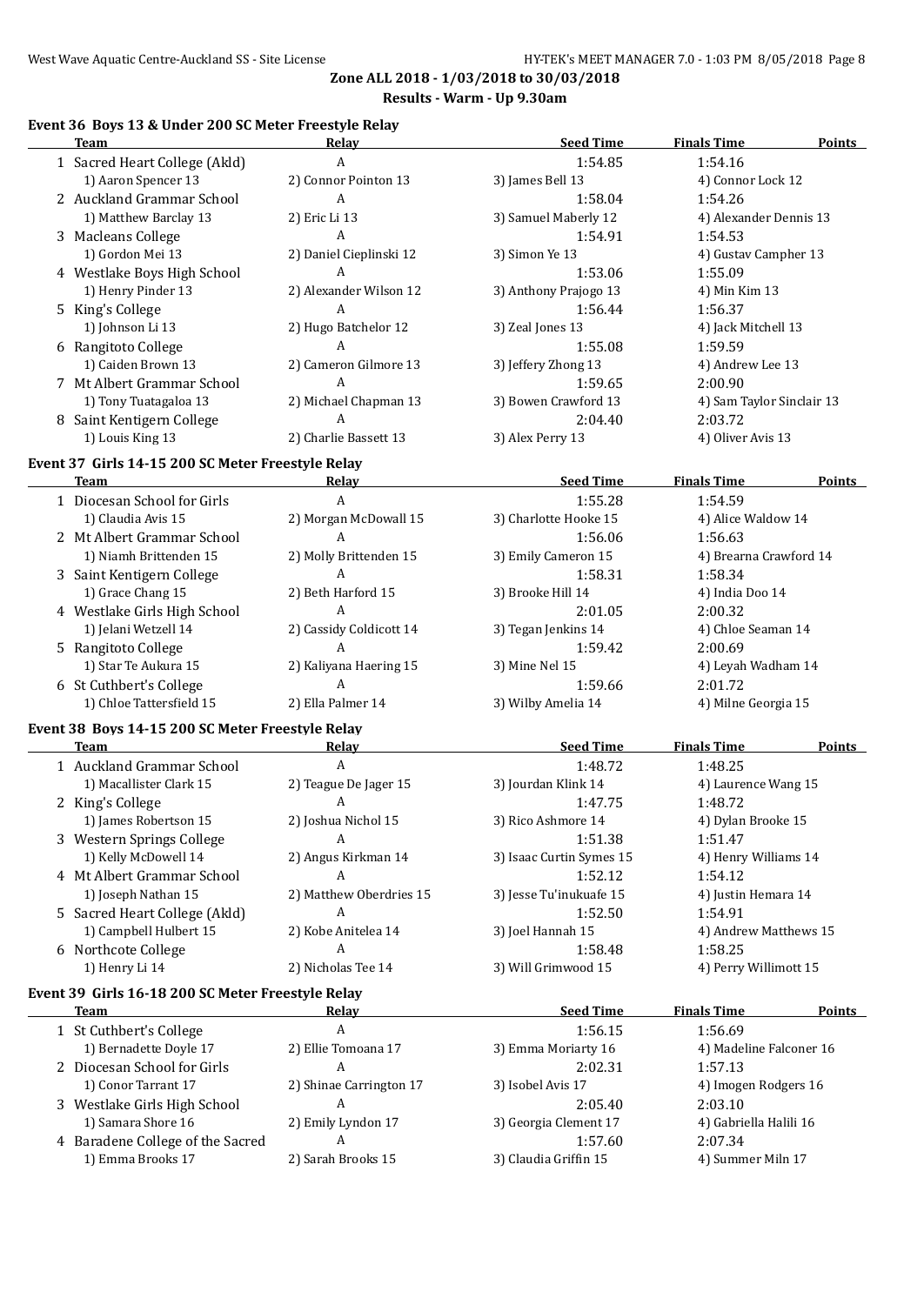## **Event 40 Boys 16-18 200 SC Meter Freestyle Relay**

| <b>Team</b>                                         | Relay                     | <b>Seed Time</b>           | <b>Finals Time</b>        | <b>Points</b> |
|-----------------------------------------------------|---------------------------|----------------------------|---------------------------|---------------|
| 1 Westlake Boys High School                         | $\boldsymbol{A}$          | 1:43.94                    | 1:43.25                   |               |
| 1) Samuel Lee 15                                    | 2) Joshua Lee 17          | 3) Matthew Holder 16       | 4) Jae Um 15              |               |
| 2 King's College                                    | A                         | 1:44.06                    | 1:44.22                   |               |
| 1) Tevyn Aniletea 17                                | 2) Caleb Brooke 17        | 3) Zachary McKee Wright 17 | 4) Fergus Eadie 16        |               |
| 3 Saint Kentigern College                           | A                         | 1:47.28                    | 1:45.63                   |               |
| 1) Josh Harford 16                                  | 2) Benjamin Morrison 17   | 3) Ryan Church 17          | 4) Will Bason 14          |               |
| 4 Sacred Heart College (Akld)                       | A                         | 1:45.94                    | 1:45.81                   |               |
| 1) Corey Kellow 16                                  | 2) Bronson Larsen 17      | 3) Bryan Patterson 17      | 4) Louis Ferigo 16        |               |
|                                                     | A                         |                            |                           |               |
| 5 Mt Albert Grammar School                          |                           | 1:48.12                    | 1:50.61                   |               |
| 1) George Smith 16                                  | 2) James Dennett 16       | 3) Samuel Jakicevich 16    | 4) Johnson Murray 16      |               |
| 6 Rangitoto College                                 | A                         | 1:47.03                    | 1:50.62                   |               |
| 1) Andy Cheong 14                                   | 2) Daniel Lee 16          | 3) Callum Hockey 15        | 4) Jack Blondel 17        |               |
| 7 Macleans College                                  | A                         | 1:44.53                    | 1:57.13                   |               |
| 1) Adrian Chong 17                                  | 2) Thomas Hughson 17      | 3) Oliver Hughson 15       | 4) Andrej Fuscic 16       |               |
| Event 41 Girls 13 & Under 200 SC Meter Medley Relay |                           |                            |                           |               |
| Team                                                | Relay                     | <b>Seed Time</b>           | <b>Finals Time</b>        | Points        |
| 1 Baradene College of the Sacred                    | A                         | 2:16.66                    | 2:14.90                   |               |
| 1) Olivia Gibson 13                                 | 2) Trelise Dance 13       | 3) Sophia De Magalhaes 13  | 4) Abigail Sutton 13      |               |
| 2 Mt Albert Grammar School                          | A                         | 2:13.69                    | 2:15.38                   |               |
| 1) Mena Ren-Fritzke 13                              | 2) Lara Grozev 13         | 3) Isla Marsh 13           | 4) Edie Ancell 13         |               |
|                                                     | A                         |                            | 2:15.84                   |               |
| 3 Rangitoto College                                 |                           | 2:15.04                    |                           |               |
| 1) Chantal Rapley 13                                | 2) Melissa Cowen 12       | 3) Mika Hurbuns 13         | 4) Wendy Xu 13            |               |
| 4 Westlake Girls High School                        | A                         | 2:18.81                    | 2:15.91                   |               |
| 1) Isabella Halili 13                               | 2) Ella Warena-Green 13   | 3) Mea Van Rooyen 13       | 4) Gloria Lai 13          |               |
| 5 Diocesan School for Girls                         | A                         | 2:17.29                    | 2:16.91                   |               |
| 1) Jesse Welsh 13                                   | 2) Trinity Greig 12       | 3) Grace Baik 13           | 4) Emma Gilleece 13       |               |
| 6 Epsom Girls Grammar School                        | A                         | 2:20.65                    | 2:26.40                   |               |
| 1) Alice Williams 13                                | 2) Charlotte Mathieson 13 | 3) Cate Cleland 13         | 4) Chloe Broun 13         |               |
| Event 42 Boys 13 & Under 200 SC Meter Medley Relay  |                           |                            |                           |               |
| <b>Team</b>                                         | Relay                     | <b>Seed Time</b>           | <b>Finals Time</b>        | Points        |
| 1 Westlake Boys High School                         | $\mathbf{A}$              | 2:07.19                    | 2:09.50                   |               |
| 1) Anthony Prajogo 13                               | 2) Alexander Wilson 12    | 3) Daniel Kim 13           | 4) Min Kim 13             |               |
| 2 Auckland Grammar School                           | $\boldsymbol{A}$          |                            | 2:11.90                   |               |
|                                                     |                           | 2:12.03                    |                           |               |
| 1) Hao Wei Lee 13                                   | 2) Josh Drake 13          | 3) Matthew Barclay 13      | 4) Alexander Dennis 13    |               |
| 3 King's College                                    | A                         | 2:08.35                    | 2:12.87                   |               |
| 1) Johnson Li 13                                    | 2) Jack Mitchell 13       | 3) Hugo Batchelor 12       | 4) Zeal Jones 13          |               |
| 4 Mt Albert Grammar School                          | A                         | 2:10.18                    | 2:13.56                   |               |
| 1) Tony Tuatagaloa 13                               | 2) Michael Chapman 13     | 3) Bowen Crawford 13       | 4) Sam Taylor Sinclair 13 |               |
| 5 Saint Kentigern College                           | A                         | 2:19.82                    | 2:17.57                   |               |
| 1) Charlie Bassett 13                               | 2) Eric Zheng 13          | 3) Oliver Avis 13          | 4) Alex Perry 13          |               |
| 6 Rangitoto College                                 | A                         | 2:13.50                    | 2:18.09                   |               |
| 1) Jacob Marriott 12                                | 2) Cameron Gilmore 13     | 3) Andrew Lee 13           | 4) Caiden Brown 13        |               |
| Event 43 Girls 14-15 200 SC Meter Medley Relay      |                           |                            |                           |               |
| <b>Team</b>                                         | Relav                     | <b>Seed Time</b>           | <b>Finals Time</b>        | <b>Points</b> |
| 1 Diocesan School for Girls                         | A                         | 2:09.84                    | 2:10.65                   |               |
| 1) Sophie Shorter - Robinson 14                     | 2) Charlotte Hooke 15     | 3) Alice Waldow 14         | 4) Claudia Avis 15        |               |
|                                                     |                           |                            |                           |               |
| 2 Mt Albert Grammar School                          | A                         | 2:10.16                    | 2:11.44                   |               |
| 1) Emily Cameron 15                                 | 2) Lucy Woodall 14        | 3) Brearna Crawford 14     | 4) Niamh Brittenden 15    |               |
| 3 Westlake Girls High School                        | A                         | 2:14.44                    | 2:13.28                   |               |
| 1) Chloe Seaman 14                                  | 2) Cassidy Coldicott 14   | 3) Rachel Park 15          | 4) Jelani Wetzell 14      |               |
| 4 Saint Kentigern College                           | A                         | 2:15.91                    | 2:19.39                   |               |
| 1) Grace Chang 15                                   | 2) Beth Harford 15        | 3) Brooke Hill 14          | 4) India Doo 14           |               |
| 5 Rangitoto College                                 | A                         | 2:17.40                    | 2:20.63                   |               |
| 1) Leyah Wadham 14                                  | 2) Kaliyana Haering 15    | 3) Mine Nel 15             | 4) Star Te Aukura 15      |               |
|                                                     |                           |                            |                           |               |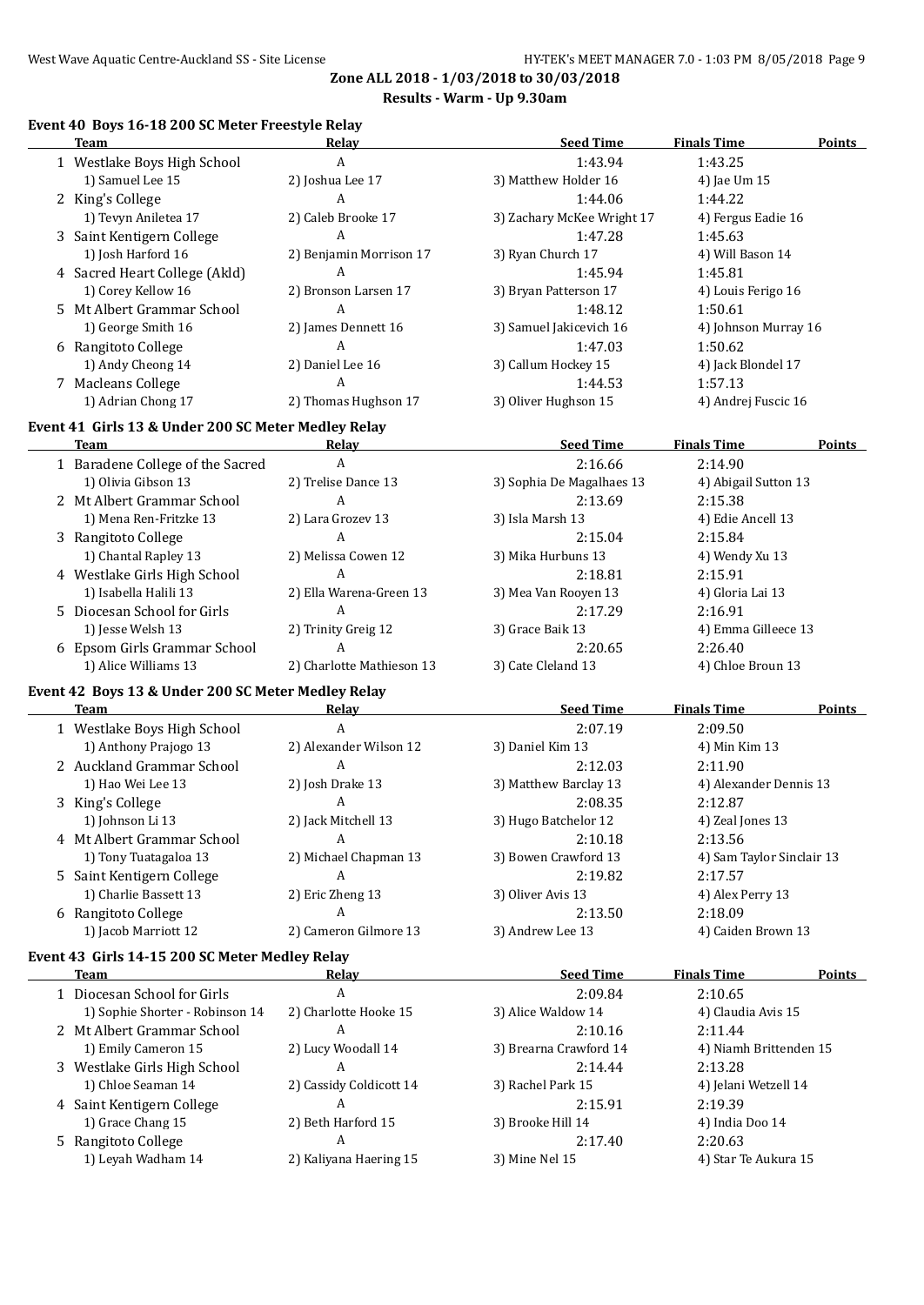|   | Team                                                  | Relay                                       | <b>Seed Time</b>        | <b>Finals Time</b>          | Points        |
|---|-------------------------------------------------------|---------------------------------------------|-------------------------|-----------------------------|---------------|
|   | 6 St Cuthbert's College                               | $\boldsymbol{A}$                            | 2:17.06                 | 2:21.42                     |               |
|   | 1) Chloe Tattersfield 15                              | 2) Charlotte Matthews 14                    | 3) Wilby Amelia 14      | 4) Milne Georgia 15         |               |
|   | 7 Epsom Girls Grammar School                          | A                                           | 2:17.03                 | 2:21.64                     |               |
|   | 1) Anne Sait 14                                       | 2) Holly Owen 14                            | 3) Terri Warner 15      | 4) Raeann Kwan 14           |               |
|   | Event 44 Boys 14-15 200 SC Meter Medley Relay         |                                             |                         |                             |               |
|   | Team                                                  | Relay                                       | <b>Seed Time</b>        | <b>Finals Time</b>          | Points        |
|   | 1 Rangitoto College                                   | A                                           | 1:55.38                 | 1:58.60                     |               |
|   | 1) Patrick Makgill 15                                 | 2) Hunter Garrod 15                         | 3) Blair Helms 15       | 4) Samuel Poching 14        |               |
|   | 2 Auckland Grammar School                             | $\mathbf{A}$                                | 1:59.03                 | 2:03.31                     |               |
|   | 1) Jourdan Klink 14                                   | 2) Daniel Walker 15                         | 3) Macallister Clark 15 | 4) Laurence Wang 15         |               |
|   |                                                       | $\mathbf{A}$                                |                         |                             |               |
|   | 3 Pakuranga College                                   |                                             | 2:02.32                 | 2:03.43                     |               |
|   | 1) Joshua Kao 14                                      | 2) James Slessor 14<br>$\mathbf{A}$         | 3) Ryan Oliver 14       | 4) Michael Han 13           |               |
|   | 4 King's College                                      |                                             | 2:00.60                 | 2:09.85                     |               |
|   | 1) Joshua Nichol 15                                   | 2) Dylan Brooke 15                          | 3) Rico Ashmore 14      | 4) James Robertson 15       |               |
|   | 5 Mt Albert Grammar School                            | A                                           | 2:07.47                 | 2:12.31                     |               |
|   | 1) Joseph Nathan 15                                   | 2) Matthew Oberdries 15                     | 3) Jesse Tu'inukuafe 15 | 4) Justin Hemara 14         |               |
|   | 6 Northcote College                                   | A                                           | 2:17.53                 | 2:18.78                     |               |
|   | 1) Henry Li 14                                        | 2) Perry Willimott 15                       | 3) Keelin Reedy 14      | 4) Nicholas Tee 14          |               |
|   | Event 45 Girls 16-18 200 SC Meter Medley Relay        |                                             |                         |                             |               |
|   | Team                                                  | <u>Relav</u>                                | <b>Seed Time</b>        | <b>Finals Time</b>          | <b>Points</b> |
|   | 1 Diocesan School for Girls                           | A                                           | 2:07.41                 | 2:06.56                     |               |
|   | 1) Imogen Rodgers 16                                  | 2) Conor Tarrant 17                         | 3) Gina Galloway 16     | 4) Morgan McDowall 15       |               |
|   | 2 St Cuthbert's College                               | A                                           | 2:10.09                 | 2:09.25                     |               |
|   | 1) Ellie Tomoana 17                                   | 2) Emma Moriarty 16                         | 3) Bernadette Doyle 17  | 4) Madeline Falconer 16     |               |
|   | 3 Baradene College of the Sacred                      | $\mathbf{A}$                                | 2:13.90                 | 2:10.12                     |               |
|   | 1) Emma Brooks 17                                     | 2) Claudia Griffin 15                       | 3) Summer Miln 17       | 4) Sarah Brooks 15          |               |
|   | 4 Westlake Girls High School                          | A                                           | 2:16.70                 | 2:16.31                     |               |
|   | 1) Samara Shore 16                                    | 2) Georgia Clement 17                       | 3) Emily Lyndon 17      | 4) Gabriella Halili 16      |               |
|   | 5 Takapuna Grammar School                             | A                                           | 2:14.60                 | 2:16.34                     |               |
|   | 1) Chloe Kim 17                                       | 2) Hannah Kim 15                            | 3) Kotoe Tozaki 14      | 4) Jade Hollick 16          |               |
|   |                                                       |                                             |                         |                             |               |
|   | Event 46 Boys 16-18 200 SC Meter Medley Relay<br>Team | Relay                                       | <b>Seed Time</b>        | <b>Finals Time</b>          | <b>Points</b> |
|   | 1 Westlake Boys High School                           | $\boldsymbol{A}$                            | 1:53.00                 | 1:53.81                     |               |
|   | 1) Joshua Lee 17                                      |                                             |                         |                             |               |
|   |                                                       | 2) Samuel Lee 15                            | 3) Matthew Holder 16    | 4) Jae Um 15                |               |
|   | 2 Rangitoto College                                   | A                                           | 1:57.69                 | 1:59.34                     |               |
|   | 1) Andy Cheong 14                                     | 2) Daniel Lee 16                            | 3) Callum Hockey 15     | 4) Jack Blondel 17          |               |
|   | 3 Rosmini College                                     | A                                           | 1:59.48                 | 2:00.00                     |               |
|   | 1) Zach McIntyre 15                                   | 2) Jacob Wong Woo 14                        | 3) Sungju Kim 15        | 4) Michael Slessor-White 16 |               |
|   | 4 King's College                                      | A                                           | 1:58.59                 | 2:01.84                     |               |
|   | 1) Zachary McKee Wright 17                            | 2) Caleb Brooke 17                          | 3) Tevyn Aniletea 17    | 4) Fergus Eadie 16          |               |
|   | 5 Macleans College                                    | $\boldsymbol{A}$                            | 2:00.25                 | 2:02.18                     |               |
|   | 1) Andre McKay 15                                     | 2) Thomas Hughson 17                        | 3) Adrian Chong 17      | 4) Andrej Fuscic 16         |               |
|   | 6 Saint Kentigern College                             | A                                           | 2:01.84                 | 2:04.06                     |               |
|   | 1) Josh Harford 16                                    | 2) Benjamin Morrison 17                     | 3) Will Bason 14        | 4) Ryan Church 17           |               |
|   | 7 Mt Albert Grammar School                            | A                                           | 1:59.31                 | 2:06.72                     |               |
|   | 1) Johnson Murray 16                                  | 2) Bede Aitu 16                             | 3) George Smith 16      | 4) James Dennett 16         |               |
|   | Event 108 Mixed Open 50 SC Meter AWD Back             |                                             |                         |                             |               |
|   | <u>Name</u>                                           | Age Team                                    | <b>Seed Time</b>        | <b>Finals Time</b>          | <b>Points</b> |
|   | 1 Reid Simpson                                        | 15 Orewa College                            | <b>NT</b>               | 41.09                       |               |
|   | 2 Quinn Simpson                                       | 15 Orewa College                            | NT                      | 43.84                       |               |
|   | Olivia Upston                                         | Baradene College of the Sacred<br>16        | NT                      | 44.63                       |               |
|   |                                                       |                                             | NT                      | 51.91                       |               |
| 3 |                                                       |                                             |                         |                             |               |
|   | 4 Alec Harris                                         | 17 Orewa College                            |                         |                             |               |
| 5 | Nia Wallace<br>6 Lizara Cuthell                       | 14 Long Bay College<br>16 Mahurangi College | NT<br>NT                | 55.34<br>55.38              |               |